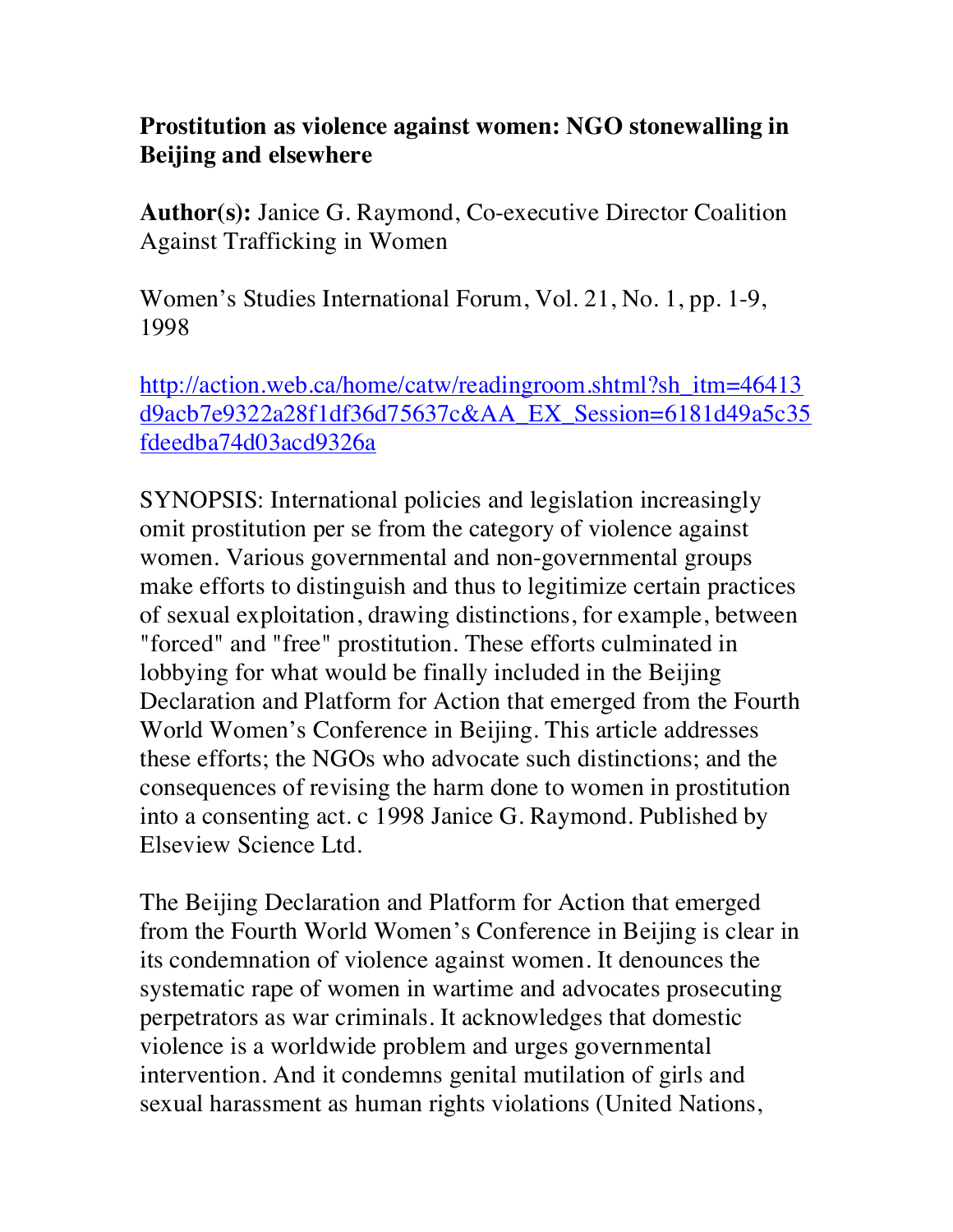1995a, pp. 51-65). What the Platform excludes as violence against women, however, is a tale of governmental stonewalling and NGO (non-governmental organization) complicity that began before Beijing

There has long been an effort on the part of many NGOs to exempt prostitution per se from the category of human rights violations. This effort culminated especially in lobbying for what would be finally included in the Platform for Action in Beijing (Center for Women's Global leadership, 1995, p. 16) (1). Many NGOs - instead of viewing prostitution itself as violence against women, and thus a human rights violation -- acted on the assumption that prostitution is a human right, a right of woman to do what she wants with her body. In this article, I want to address the role of NGOs and their position on prostitution and sex trafficking. The philosophy that prostitution is a human right has been advanced, in international forums such as Beijing, by drawing distinctions between forced and free, adult and child, third world and first world prostitution, and between prostitution and trafficking (2). These distinctions are then used to make some forms of prostitution acceptable and legitimate, revising the harm that is done to women in prostitution into a consenting act and excluding prostitution from the category of violence against women. The sex industry thrives on this language and these distinctions.

When distinctions are made between forced and free prostitution, for example, it becomes almost insurmountable for many, if not most, women in prostitution to prove that they have been forced. When distinctions are made between child and adult prostitution, the age of consent in some countries is simply reduced. (3) In practice, the age of children in prostitution is becoming lower and lower; Human Rights /Asia, in their report on the trafficking of Nepali girls and women into India (1995, p. 15), states that the average age of the thousands of Nepali girls recruited every year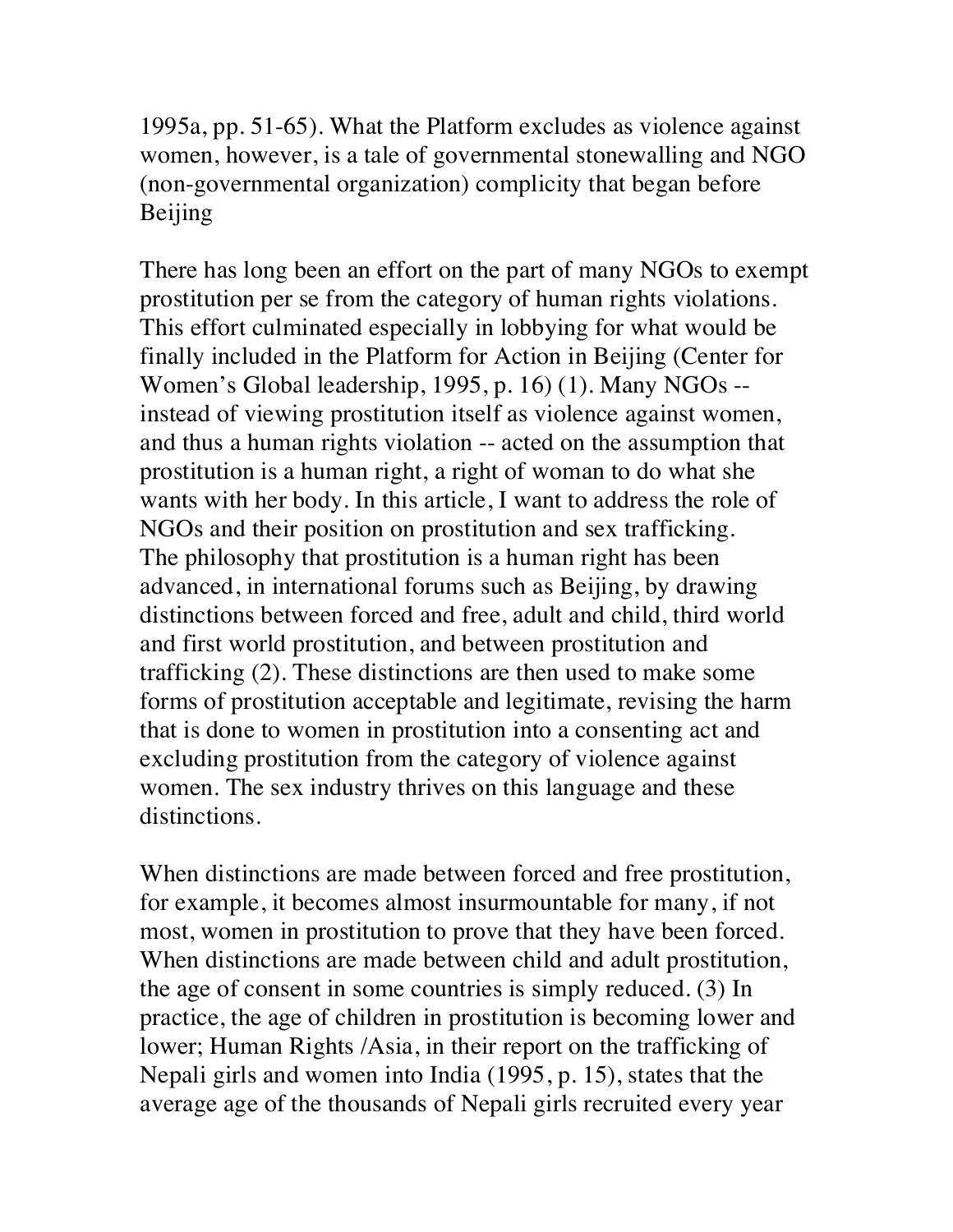for prostitution in Indian brothels, has dropped from 14-16 years of age during the 1980s, to 10-14 years of age during the 1990s.(4)

NGOs that work to abolish institutionalized trafficking and prostitution per se receive funding only if they adhere to these distinctions; only if they call prostitutes commercial sex workers; only if they refer to prostitution as "forced prostitution;" only if they separate trafficking from prostitution and focus on closed brothels where women are kept in obvious indentured conditions; and only if they work with other groups who accept these conditions and distinctions.(5) Some governments who have vocally opposed making prostitution a violation of human rights are also funding NGOs, such as the Dutch Foundation Against Trafficking in Women (STV) and its international offshoot, the Global Alliance Against Traffic in Women (GAATW), which take similar positions.(6) Thus governments and funding agencies are able to exert enormous influence over the agenda of what gets counted as violence against women. Increasingly, prostitution per se is declared a violence-free zone.

A lot of NGOs have the right words to say against violence against women. For example, the recent report of Human Rights Watch/Asia, referred to previously and which is entitled Rape for Profit, is a carefully researched and sensitively written report on the trafficking of Nepali Girls and Women into India's Brothels. Yet after documenting the extreme youth, the poverty, the horrendous abuse, the coercion, and outright abduction of young 10-14 year old girls into prostitution in India, the Report goes on to refer to them as "sex workers" (Human Rights Watch/Asia, 1995, e.g., pp. 13, 49, 65). In a footnote designed to show that the researchers are familiar with the controversy over this term, the report says: "...many activists in India who work with trafficking victims object to its use (i.e., the term sex worker or commercial sex worker)..." (Human Rights Watch/Asia, 1995, note 15 at p. 13). However, the Human Rights Watch reporters have obviously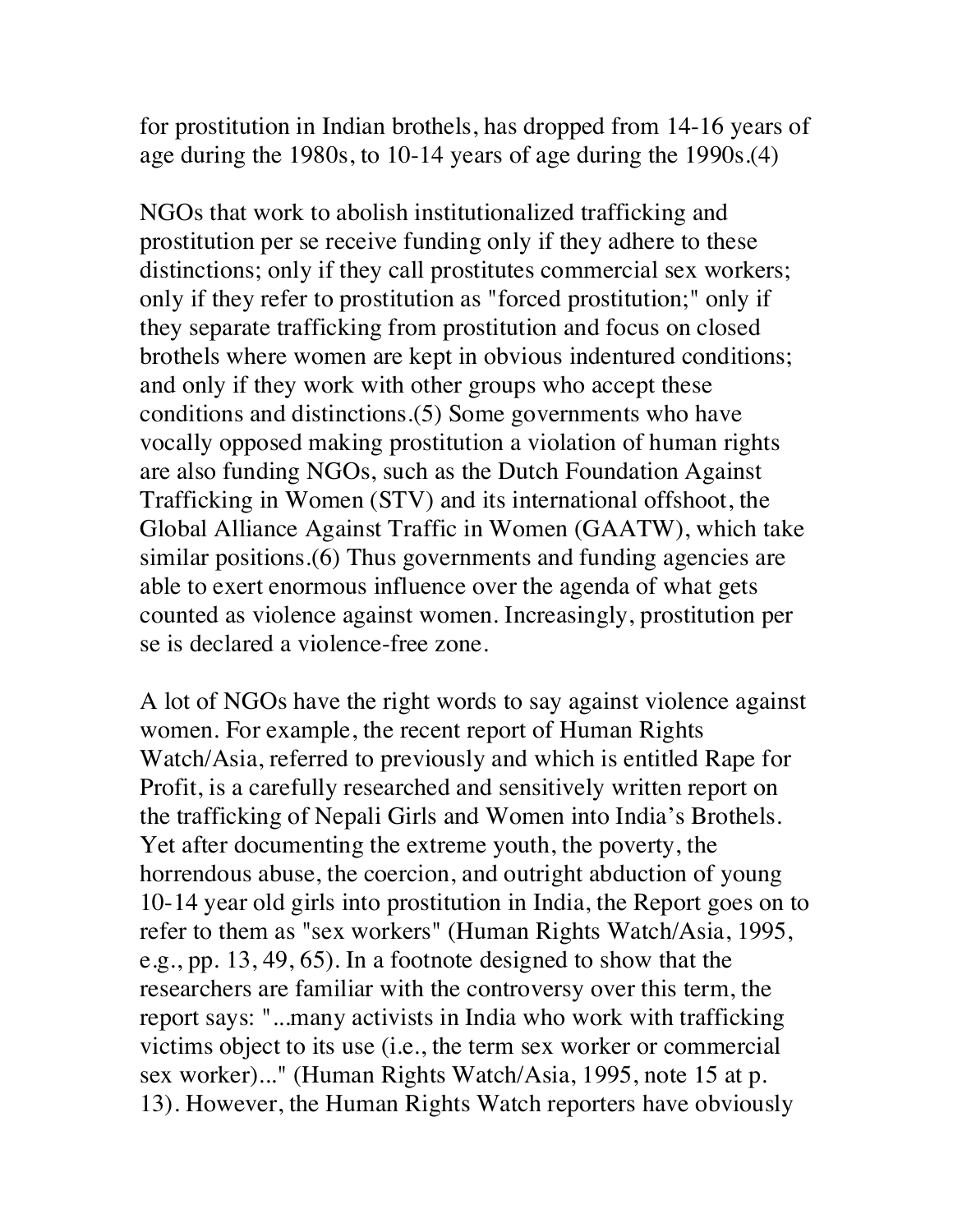sided with those who favor the term sex worker, and that is the term that is used throughout the Report.

What are we to make of this? If reality hangs on the thin thread of language, this debate is no mere semantic quarrel. Many claim they use the term, sex work, to dignify and professionalize the women in prostitution. "The more 'professional' the sex worker, the more care she takes of herself. The more 'legal' or 'legitimate' she feels, ... the more she will ... be able to develop a degree of professionalism in her work. Is this not an argument in favour of recognition of prostitution as a form of legitimate work?" (Foundation Against Trafficking in Women, 1995, p. 3). But the term, "sex work," doesn't dignify the worker; all it dignifies is the sex industry -- the pimps, procurers and traffickers. And coming from human rights activists and feminists, it gives the sex industry more dignity than it has ever had, or could get anyplace else. The term "sex work" doesn't convey the exploitation of trafficking and prostitution. It ratifies prostitution as simply another form of work, something that has become a way of making a living. But for most of the women and children in prostitution, it's not living; it's barely surviving.

WHISPER, a Minneapolis-based organization of women who have both survived and who are coming out of prostitution, and who are committed to ending prostitution as a form of violence against women, found it difficult to identify job skills gained in prostitution which would advance anyone's career (Gamache, 1991, p.4). They found that the "skills" of prostitution are: performing sex acts, feigning sexual enjoyment, enduring all kinds of bodily violation, and allowing your body to be used in any imaginable way by another person (Giobbe, 1990, p.4). What young girl would we encourage to develop these "skills?" Yet there are now "courses" to teach would-be "sex workers," as they are called, the sexual techniques of prostitution and everything they need to know to become "skilled" in the trade (7).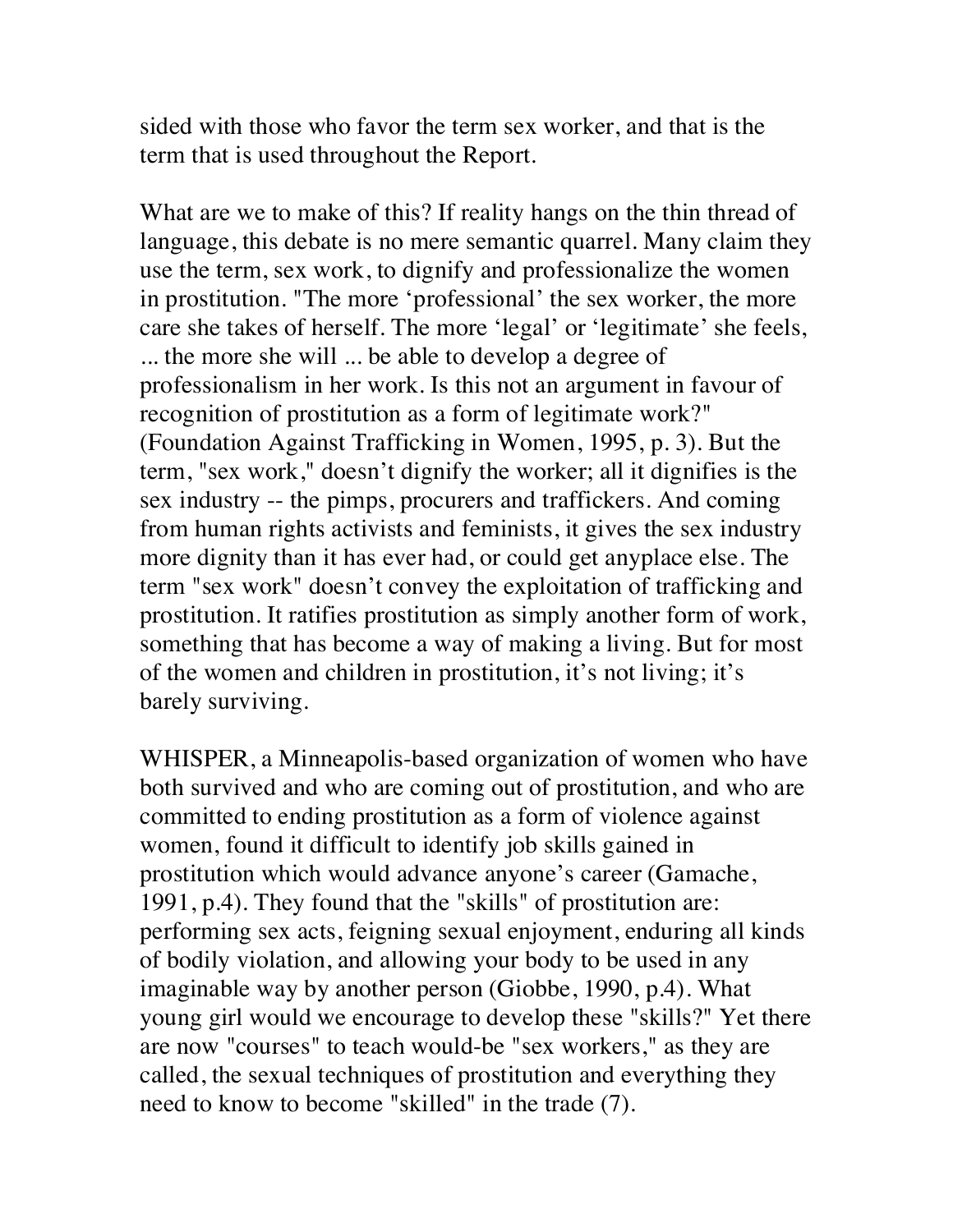What prostituted women must endure in their "employment" is, what in other contexts, would be the accepted definition of sexual harassment and sexual abuse in the workplace -- "employer" behavior that is unwanted and insulting, and unwelcome sexual attention, violence, and conduct that is offensive and threatening. What then happens to women in prostitution whose very "job" -- if we term it "commercial sex work" -- constitutes, what in any other "workplace," would be defined as sexual harassment and abuse (8)? It is the exchange of money in prostitution that serves to transform what is actually sexual harassment, sexual abuse, and sexual violence into a "job" known as "commercial sex work," a "job" performed primarily by racially and economically disadvantaged women in the so-called first and third worlds (9), and by overwhelming numbers of women and children who have been the victims of childhood sexual abuse (10).

Another term that misrepresents the exploitation of prostitution, and the harm that it does to women, is the term "forced prostitution."(11) What does this term mean? It means we are encouraged to distinguish forced prostitution from free prostitution? The Human Rights Watch Report not only consistently uses "forced prostitution" throughout, but also the term "forced trafficking"(Human Rights Watch/Asia, 1995, p.7). Are we to assume, then, that there is "free trafficking?" Building on the shaky foundation of consensual prostitution, do we now have "consensual trafficking" where some women and children freely choose to be trafficked from one place to another? Few human rights activists and people of conscience would use the term "forced slavery" or "forced apartheid" but so glibly slip into the language of forced prostitution and, now, forced trafficking.

The sex industry makes no distinctions between forced and free prostitution while encouraging others to do so. The industry is linked financially and politically with groups like COYOTE in the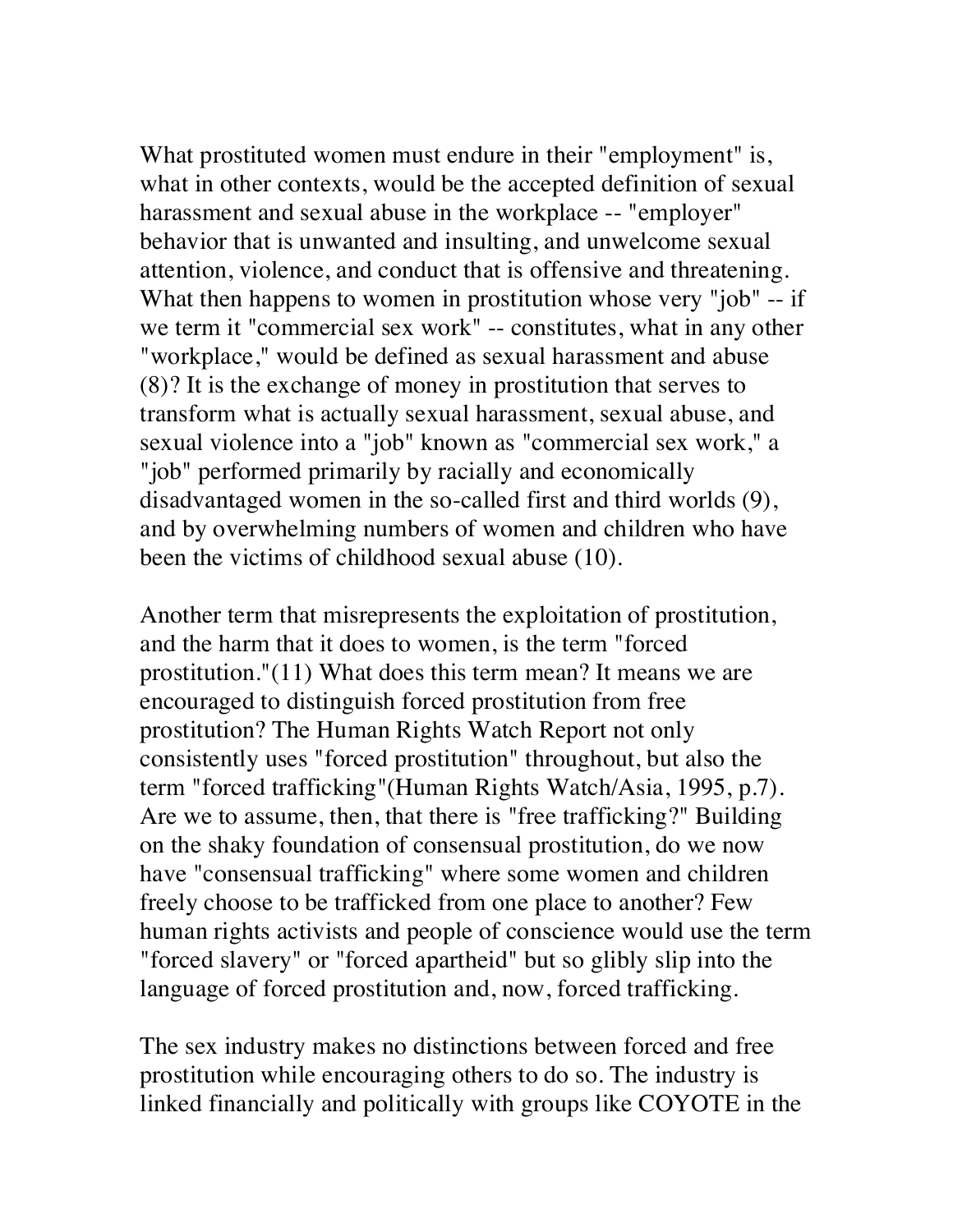United States to promote prostitution as a woman's personal choice, proclaiming that the worst thing about prostitution is that the women are stigmatized. But the worst thing about prostitution is its violation of and violence against women and children. Although claiming to be a prostitutes rights organization, COYOTE works more for the rights of the customers and the industry, rather than for the rights of women to leave prostitution. The former director of COYOTE, Margo St. James, served as a witness for the defense at the pimping trial of well-known U.S. pornographers, and works to abolish U.S. laws against pimping and soliciting women for the purpose of prostitution (12).

It is doubtful that COYOTE's membership even includes many women in prostitution. For example, Priscilla Alexander, one of COYOTE's founders, equates prostitution with her own promiscuous dating experiences at Bennington College in Vermont. Referring to this time, Alexander writes: "I never have literally worked as a prostitute...although I was stigmatized as a whore at one time" (Alexander, 1987, pp.14-18). Yet Alexander worked in the leadership of COYOTE for years building a career for herself as a prostitutes rights spokeswoman, even to the extent of being employed by the WHO (World Health Organization) as a consultant on AIDS/HIV) and prostitution. To all appearances, she has been accepted as speaking on behalf of women in prostitution because she has been there -- but she was never in prostitution. The same is true for Margo St. James, another founder of COYOTE who recently ran for an elected seat on the San Francisco City Council. Furthermore, COYOTE does not reveal its membership or the percentage of its members who are prostitutes, thus making it seem as if COYOTE is an organization of women in prostitution. Even researchers who write in praise of COYOTE and agree with its positions have alluded to the "institutionalizing [of] an organizational myth" upon which COYOTE is built. For example, author Valerie Jenness states that "Contrary to COYOTE's public image, only a small percentage of its members have worked as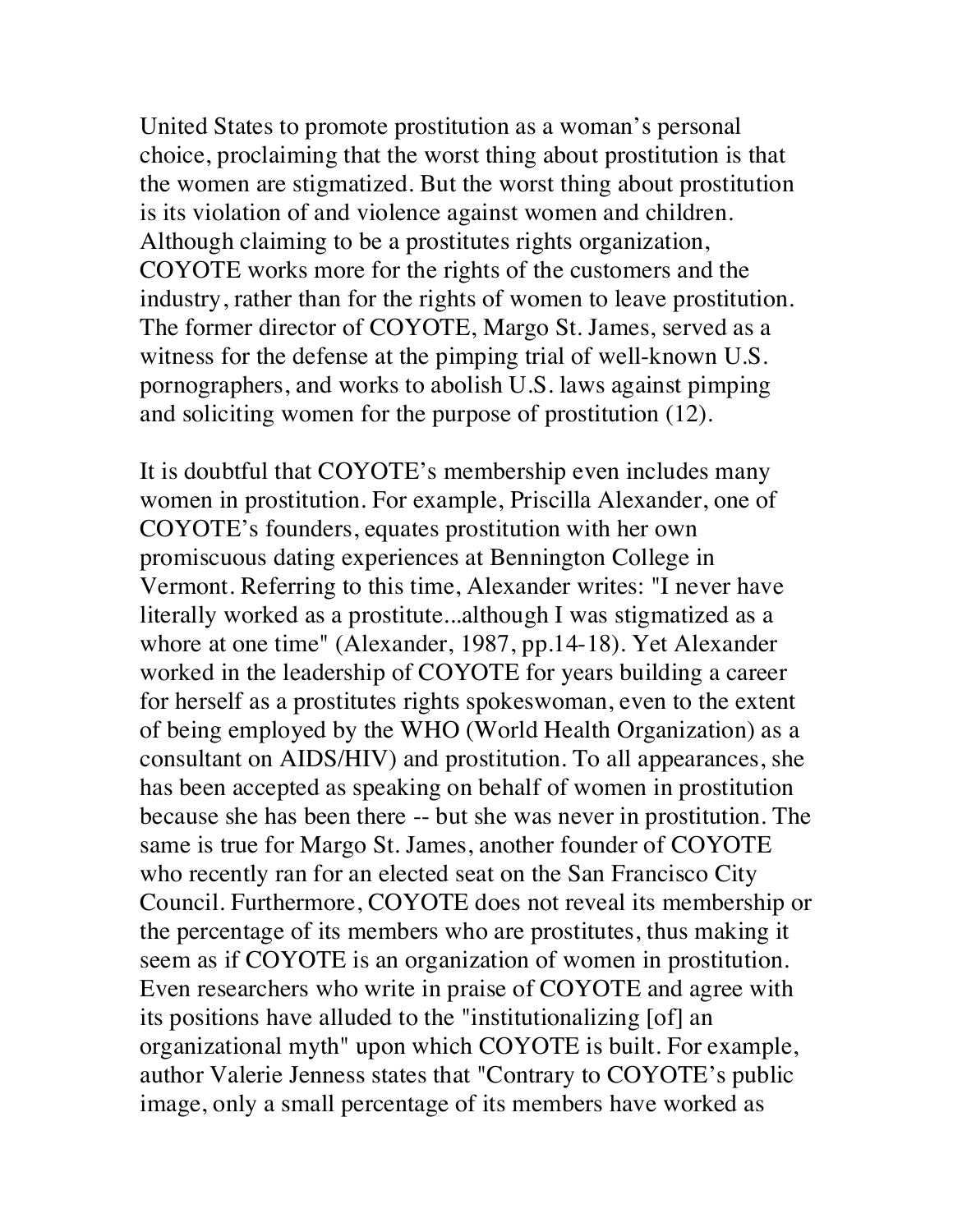prostitutes, and an even smaller percentage are active prostitutes who are also active in the organization. On occasion, St. James has admitted that COYOTE is not an organization of and for prostitutes" (Jenness, 1993, p.114) (13). COYOTE capitalizes on this lie with its spokeswomen promoting the image of COYOTE as an organization by and for prostitutes (Jenness, 1993, p. 116).

Meanwhile, groups who truly represent prostituted women - groups such as WHISPER and the Council for Prostitution Alternatives in the United States -- are composed of many women who are survivors of prostitution, or women currently in prostitution trying to leave. Whenever I speak in the United States on the topic of prostitution, the question inevitably arises who represents the concerns of women in prostitution. Most of the audience has heard of COYOTE and immediately assumes that COYOTE speaks for all women in prostitution. Very few know about the work of WHISPER in Minneapolis; the Council for Prostitution Alternatives in Portland; PROMISE is San Francisco; Genesis House in Chicago; RESPECT in Madison; and SAGE in San Francisco. These are several of the groups advocating for women in prostitution -- who are composed of many survivors of prostitution, who oppose prostitution per se as a human rights violation, who are not linked with the sex industry, and who work primarily to help women out of prostitution and create sustainable alternatives to prostitution in women's lives. Because such groups are not supported financially and politically by the sex industry, and thus do not have the resources to publicize their policies and positions, they do not receive the same public attention and prominence as the pro-prostitution industry groups.

A lot of NGOs are now working for women's rights to better their conditions in prostitution instead of helping them out of prostitution. Annabel Fan, a US lawyer, spoke of her impressions after completing a research trip to Thailand. "A lot of the NGOs whom I met with talked about ending the exploitation of women.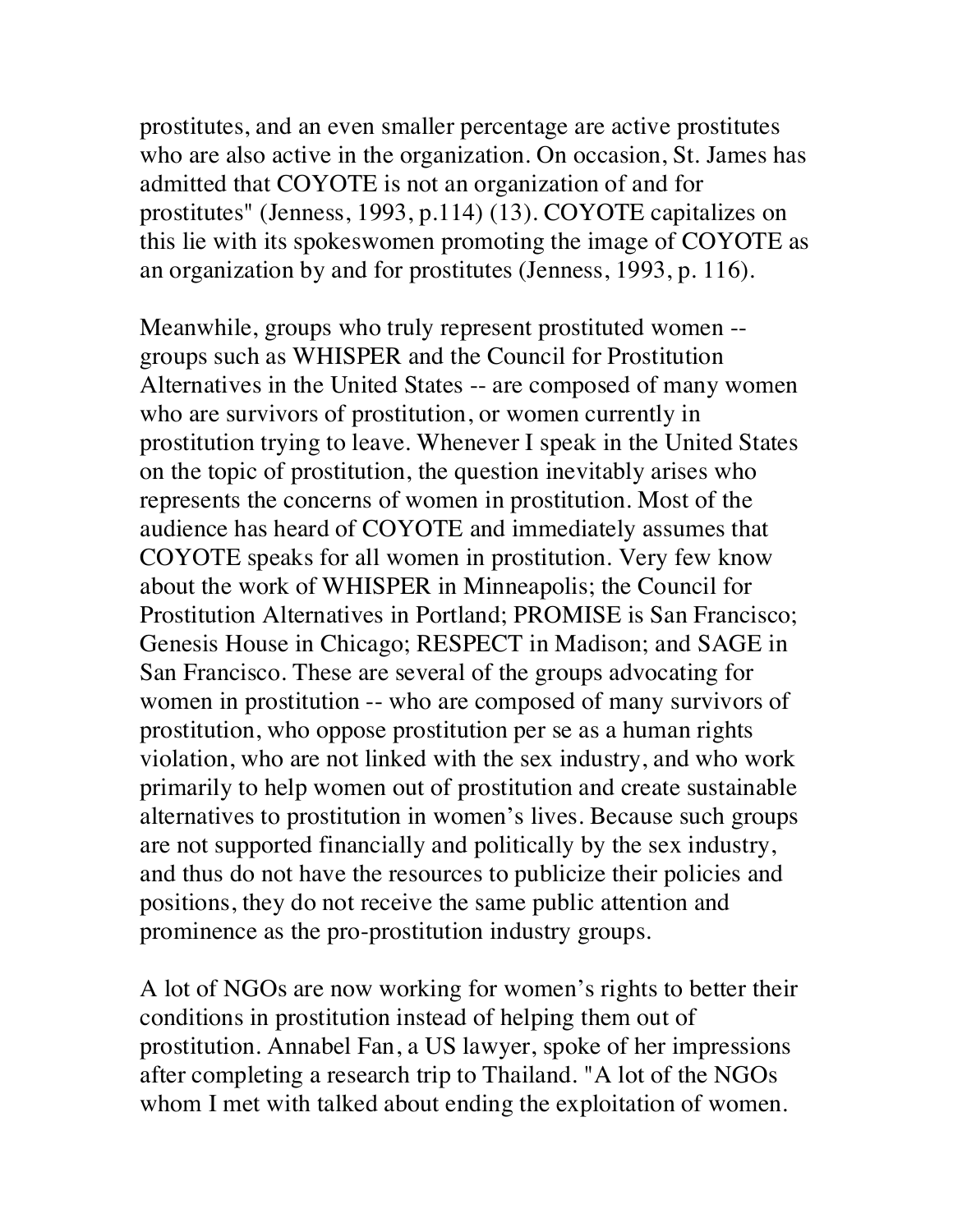Nowhere did I get the impression that prostitution itself is being targeted, to stop the practice. Definitely, what NGOs are concerned about is women's rights to determine how they work as prostitutes...Also, my sense is that there is not a lot of alternatives being offered by NGOs, but rather that the work done tends to maintain the system. The empowerment of women seems to be in the context of prostitution...It is empowerment in prostitution and not separate from prostitution...a lot of organizations I talked to do not want the criminalization of anybody, not clients, not pimps, no one, because they say, if you penalize the clients and pimps, then you disadvantage the women in the way they operate...Brothels are everywhere in Thailand...There are more brothels than schools" (Fan, 1995, p.3). Such NGO groups talk about women's empowerment in prostitution (14) and primarily teach women how to perform better as prostitutes, how to negotiate with customers, and how to get men to use condoms and make it part of the sex (15), but they don't offer women a way out. Why? Because it's easier to believe that prostitution is a choice for these women. And talking about women's empowerment in prostitution means you don't have to confront the controversial issue of the customer.

In fact, the silent participant who is actually a silent perpetrator of prostitution, is the customer. He is often depicted, like the woman in prostitution, as a victim too (16), but this sentimentalizes his reality as opposed to hers. Surely, the question is not why do women choose to enter prostitution, but why do so many men choose to buy women and children in prostitution? If the issue of choice must be raised, let it be raised in the context of the men who buy the sex of prostitution. Why do men choose to buy the bodies of millions of women and children, call it sex, and seemingly get tremendous pleasure literally over their bought bodies?

Confronting the issue of the male customer also means, for many non-governmental organizations, confronting the fact that many of their own members are part of the clientele that buy women for the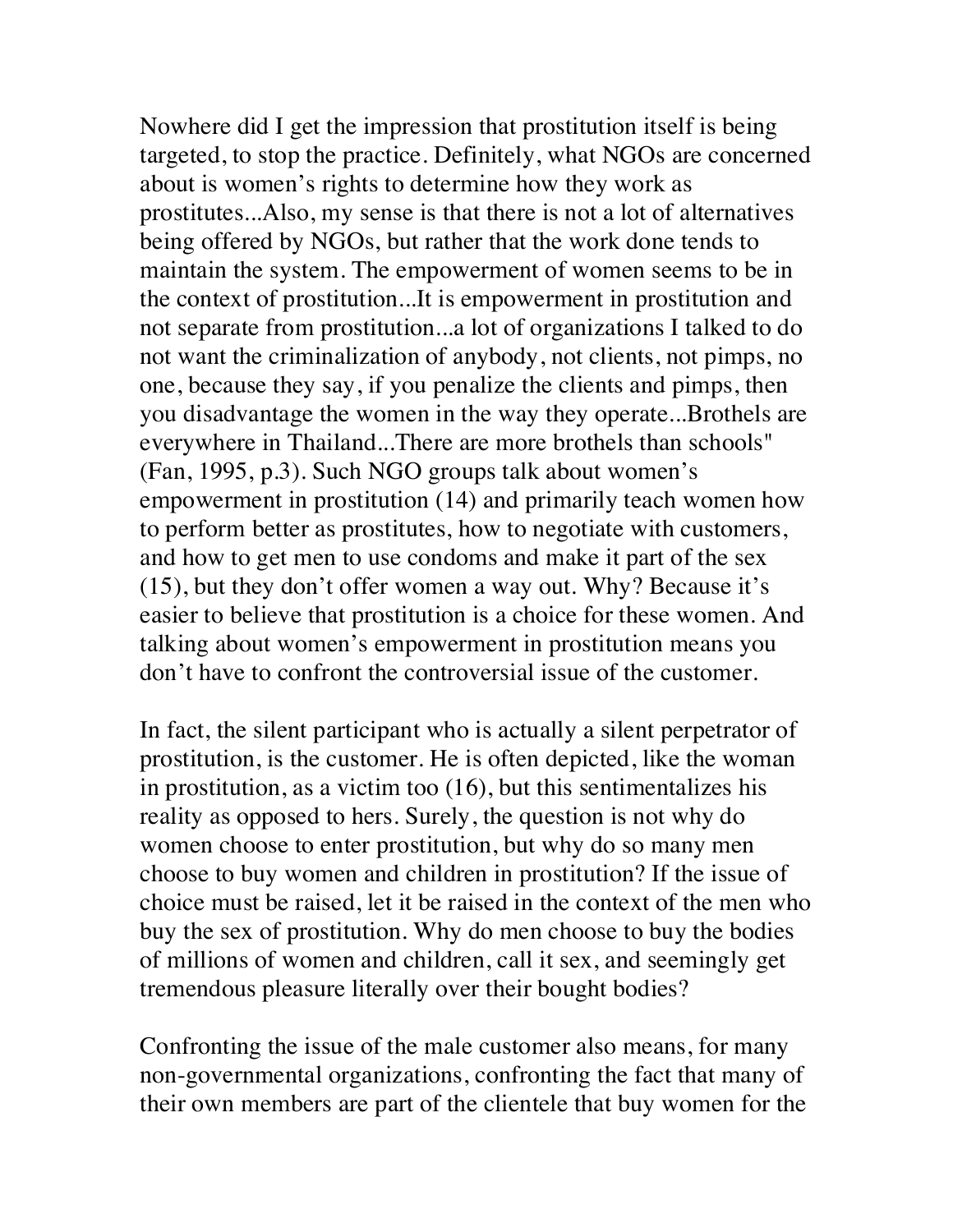sex of prostitution (17). I was in Sweden in May, 1995, shortly after the Social Summit had taken place in Copenhagen. I spoke with an advocate who works with Danish women in prostitution, and she told me that many human rights activists attending the Social Summit, as well as United Nations staff and personnel, had avidly visited the brothels of Copenhagen. She related that this NGO and governmental stampede for commercial sex made the pages of several Danish newspapers who noted the irony of a Summit focused on economic development providing Denmark's sex industry with the greatest economic development it had experienced in a long time.

Opponents of making prostitution a human rights violation argue that past attempts to abolish prostitution have been repressive and worked against women. This is true, but only because such legislation has punished the women in prostitution and not the pimps, procurers and customers. To argue that prostitution and trafficking are violations of a person's human rights means that we cannot regulate prostitution into categories of good and bad prostitution. We cannot create a zone of brothels or "eros centres," the usual approach to regulating prostitution, within which anything goes. Germany, for example, restricts prostitution activity to specific "eros centres," or large prostitution buildings -- a type of barracks mentality -- which are the designated sex zones in cities with populations over 20,000, the cities in Germany where prostitution is legal. "Red-light" districts, or zoned areas in which brothels, as well as other forms of sex "entertainment," may function are found in many countries as diverse as Turkey, Tunisia, Holland, Belgium, and South Korea. The U.S. version of zoned prostitution is Nevada where regulated prostitution functions throughout the state except in Reno and Las Vegas. Brothels, such as the infamous Mustang Ranch on the outskirts of Reno, were located outside the city limits, so as not to violate the law.

The regulationist system has been a failure because: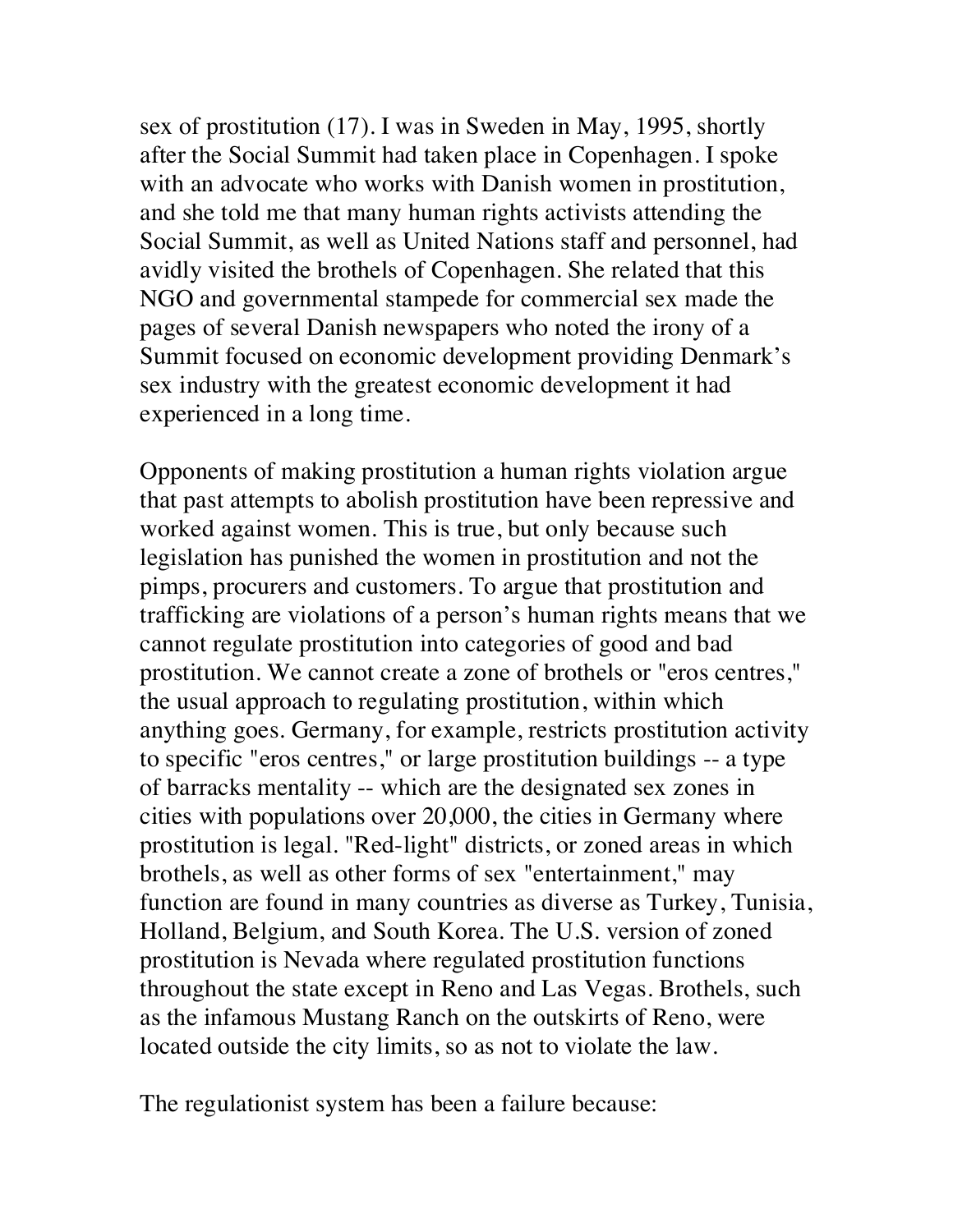- 1) It doesn't work. Most women do not want to be registered officially as "sex workers," thus creating a permanent record of their prostitution.
- 2) It increases the extent of illegal prostitution. Particularly, it promotes the illegal trafficking of women into regulationist countries from poorer countries in the third world for the purpose of cheaper sex. "The normalization of prostitution in European regulationist countries has actually promoted trafficking in women to the Netherlands. Neo-regulation relaxes the policing of prostitution, making it easier for traffickers to move in and out of the country. Trafficking from the Philippines, Latin America, and Eastern Europe has expanded in the Netherlands as it did a few decades earlier when Germany legalized prostitution" (Barry, 1995, pp.234- 35). In fact, the case can be made that when a country regulates prostitution, the number of unregistered and unregulated women in prostitution increases simply because women are pressured into identifying as prostitutes, paying taxes on paltry earnings, and undergoing non-elective and often demeaning health screening and testing. "The regulations governing prostitution (medical, check-ups, card and brothels) were historically one of the main causes of the prostitution of women, and still are, because they do not allow them to abandon this activity and return to their social group. Because of the regulations, they come to form a separate category of women living on the fringes of society, who are vulnerable and 'marked for life' " (UNESCO, 1986, p. 7).

The reality is that during the 1980s as the sex industry in several European countries underwent notable development, commercialization, and legitimation through regulationist legislation, it also became an international business. "In certain parts of the world...prostitution is...a 'planned' and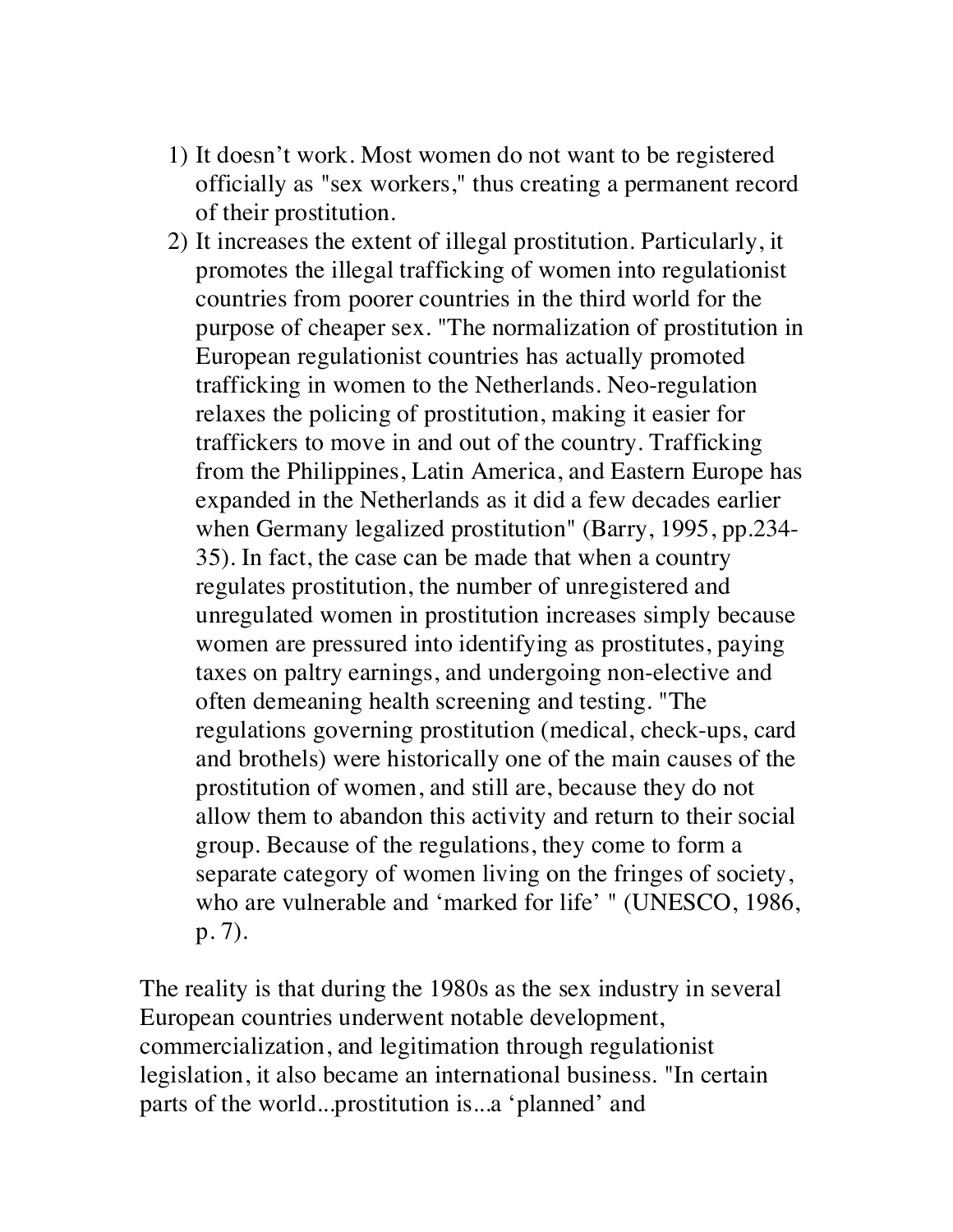'institutionalized' part of it [the national income]...in South-East Asia and Europe, the existence of mass prostitution and the structure of the market, which makes use of the media, airlines, hotel chains, international communication and the banks, mean that it could neither exist nor develop without the tacit or implicit agreement of the institutions" (UNESCO, 1986, p. 7). This kind of trafficking in women for prostitution is linked with economic development policies of so-called "promotional states" which directly or indirectly foster sex tourism for the remission of foreign currency. Additionally, Asian women bear the brunt of migration policies which channel them into gendered jobs, such as domestic labor and "entertainment" that often become sexually exploitative. The internationalization of the labor markets, and free trade, has also meant the internationalization of women's bodies for sex (de Dios, 1993, pp.3-11). Migration, turned into migrant trafficking, has also become a bonanza for organized crime. Large numbers of women from developing countries and, with the end of the cold war, from Russia and eastern Europe are illegally brought into western European countries for sex. Major John Alleart of the Belgian national police states that these international crime syndicates are "...very sophisticated, far-flung networks with acccess to high-tech communications equipment and the best legal advice money can buy" (Hood, 1995, p 1). Women became goods and services in an industry without national borders. The sex industry treats women as moveable property, passing them from one club to another, from one district to another, and from one country to another.

The presence of legalized or regulated brothels, eros zones, sex clubs, and recruitment agencies made all this possible -- ready made and legitimate locations for the flesh handlers and trade. It was regulation that, in large part, made possible increased trafficking in women from developing countries into Europe. Sex businesses had to cut costs to compete in the sexual marketplace for cheaper and more exotic male tastes and demands so they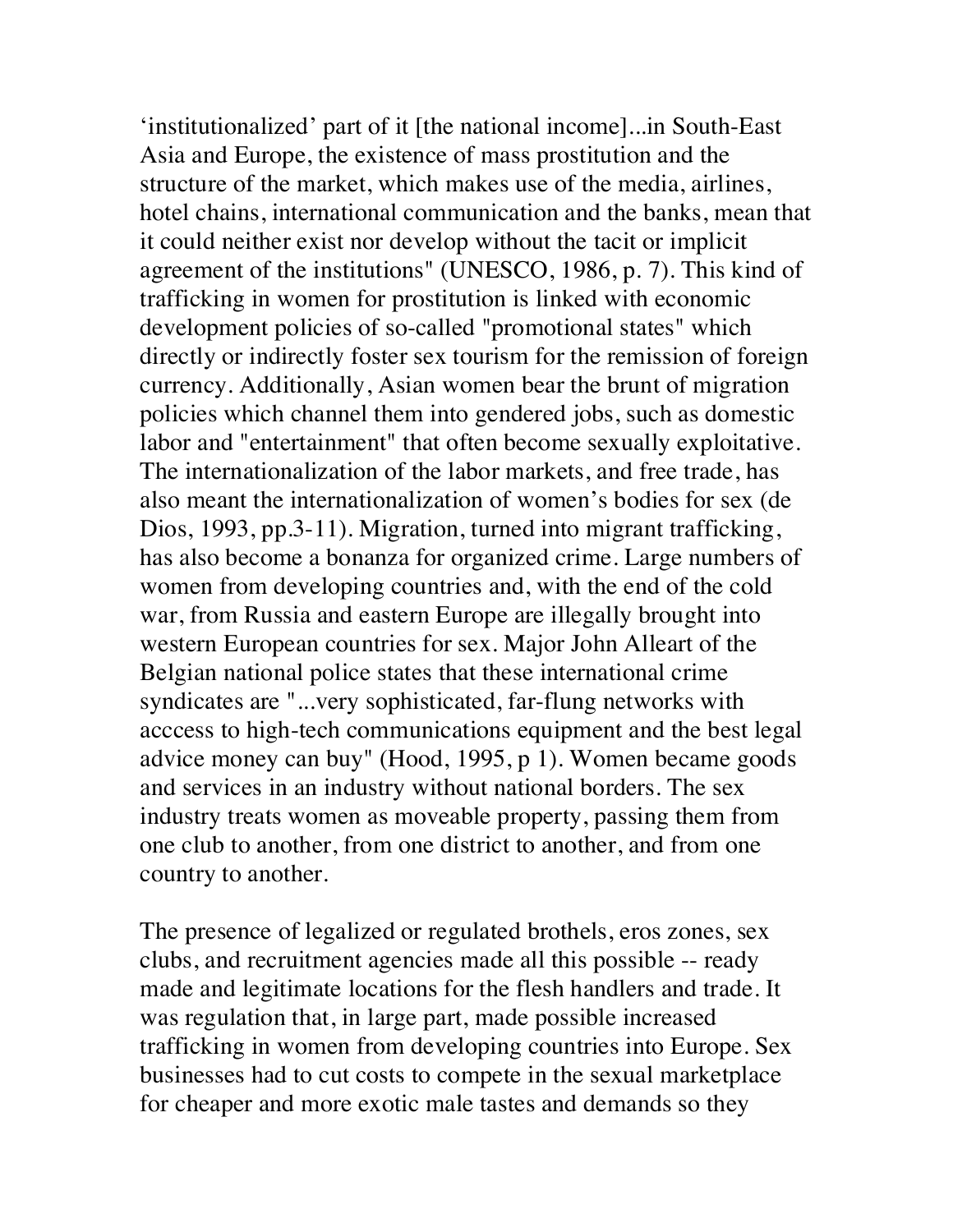imported women from developing countries to meet the demand (De Stoop, 1992). It has been estimated that there are between 200,000 and 400,000 prostitutes in Germany, 60 per cent of whom are foreigners, and most who work illegally within the regulated eros zones (De Stoop, 1992, p. 119). The Netherlands, which has a specific policy against trafficking in women but at the same time regulates prostitution, has an active and thriving sex industry that promotes demand for cheaper and more exotic women from developing countries. "The Netherlands differentiated between Dutch women...and Third World women...Making the distinction between 'free' and 'forced' prostitution, their economic interests are apparent. Third World and Eastern European immigrant women in the Netherlands, Germany, and other regulationist countries lower the prostitution market value of local Dutch and German women. The price of immigrant prostitution is so low that local women's prices go down, reducing the pimps' and brothels' cuts. The result: a movement against 'trafficking in women' that promotes local prostitution on the basis of an erroneous distinction between 'free' and 'forced' prostitution to protect market prices" (Barry, 1995, pp. 233-34). A large number of Dutch towns and villages have their sex clubs or their sex farms offering women deemed to be "exotic" and mostly from developing countries (De Stoop, 1992, p. 121). Rife with contradictions, the anti-trafficking policy of the Netherlands makes it easier for traffickers to move in and out of the country because of the ready-made set up for prostitution and the relaxing of policing.

What kind of public policy and legislation do we need? For one thing, we need to encourage more countries to ratify the 1949 Convention for the Suppression of the Traffic in Persons and of the Exploitation of the Prostitution of Others, and to add a new protocol to the Convention whereby countries that have ratified it are made accountable for enforcing its provisions.

Most importantly, we need to reinforce and expand the 1949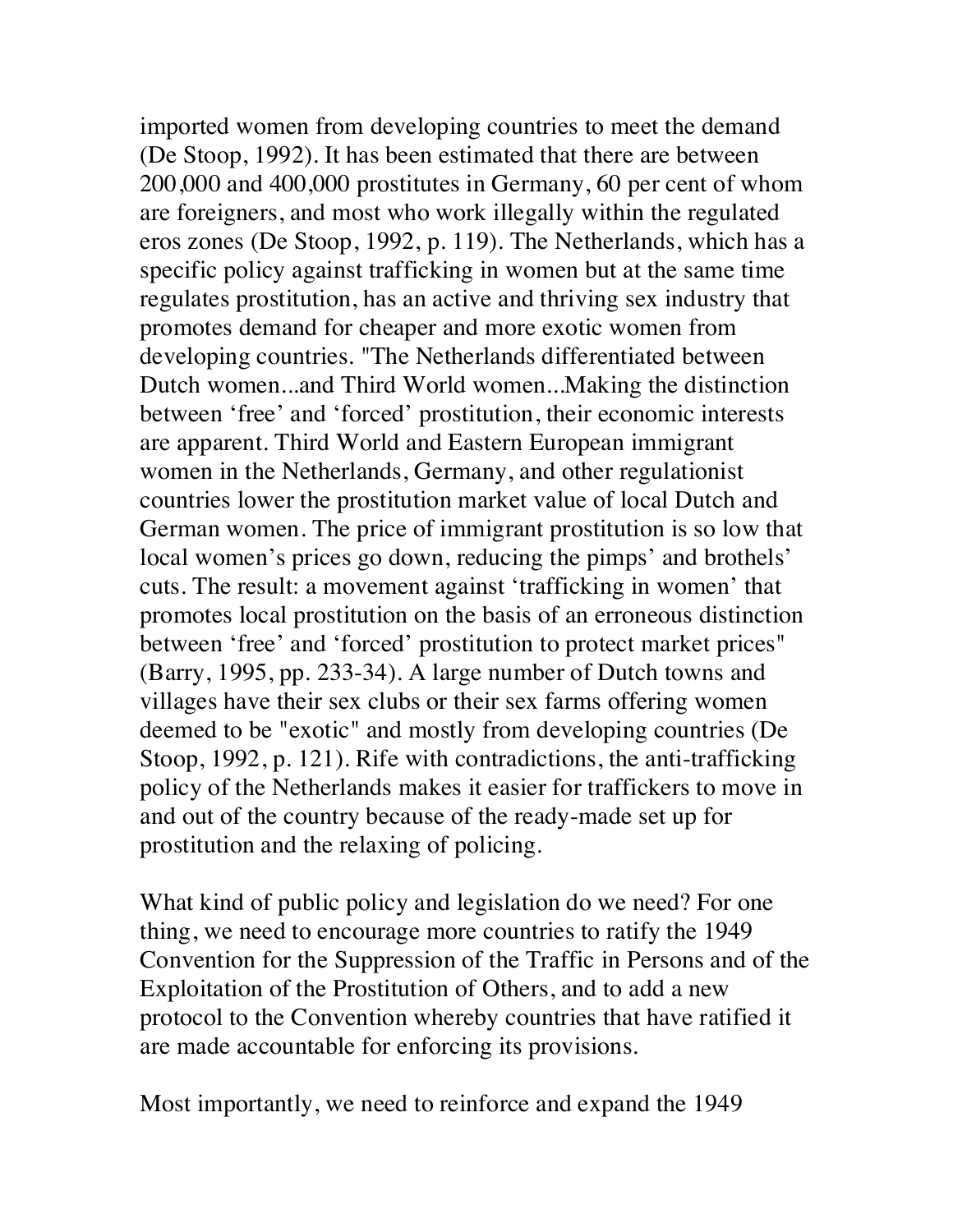Convention with a new Convention Against All Forms of Sexual Exploitation that, among other things, makes all prostitution and trafficking violations of a person's human rights; that decriminalizes the women in prostitution; and that punishes pimps, procurers and customers. This new Convention also addresses the social services, educational opportunities and economic alternatives necessary for survivors of sexual exploitation (18).

Any feminist or human rights activist knows that legislation alone is not the answer. But legislation that punishes the perpetrators and not the victims of the crime of prostitution is necessary; together with political activism, education, economic alternatives and social services aimed at helping women in prostitution.

A new Convention Against All Forms of Sexual Exploitation speaks to the seriousness of the violation of merchandising women and children sexually. It proclaims that the international community will not tolerate this abuse, regardless of the victim's age, consent, race or geography. It declares for the first time that all sexual exploitation is a violation of a person's human rights. It promotes social and economic remedies for women in prostitution, without minimizing the enforcement measures that are necessary to thwart and punish the perpetrators and customers. And it provides mechanisms for international supervision.

This new Convention Against All Forms of Sexual Exploitation recognizes that there can be no supply of women and children without the male demand for the sex of prostitution; without the sex industry's commodification of women and children; without the direct and/or tacit approval of governments in fostering sex tourism, for example, or zoned areas of prostitution; and without the exporting of a western sexual liberalism that depicts prostitution as sexual pleasure and liberation, calls it work, and tells us that prostitution is about a woman's right to control her own body!